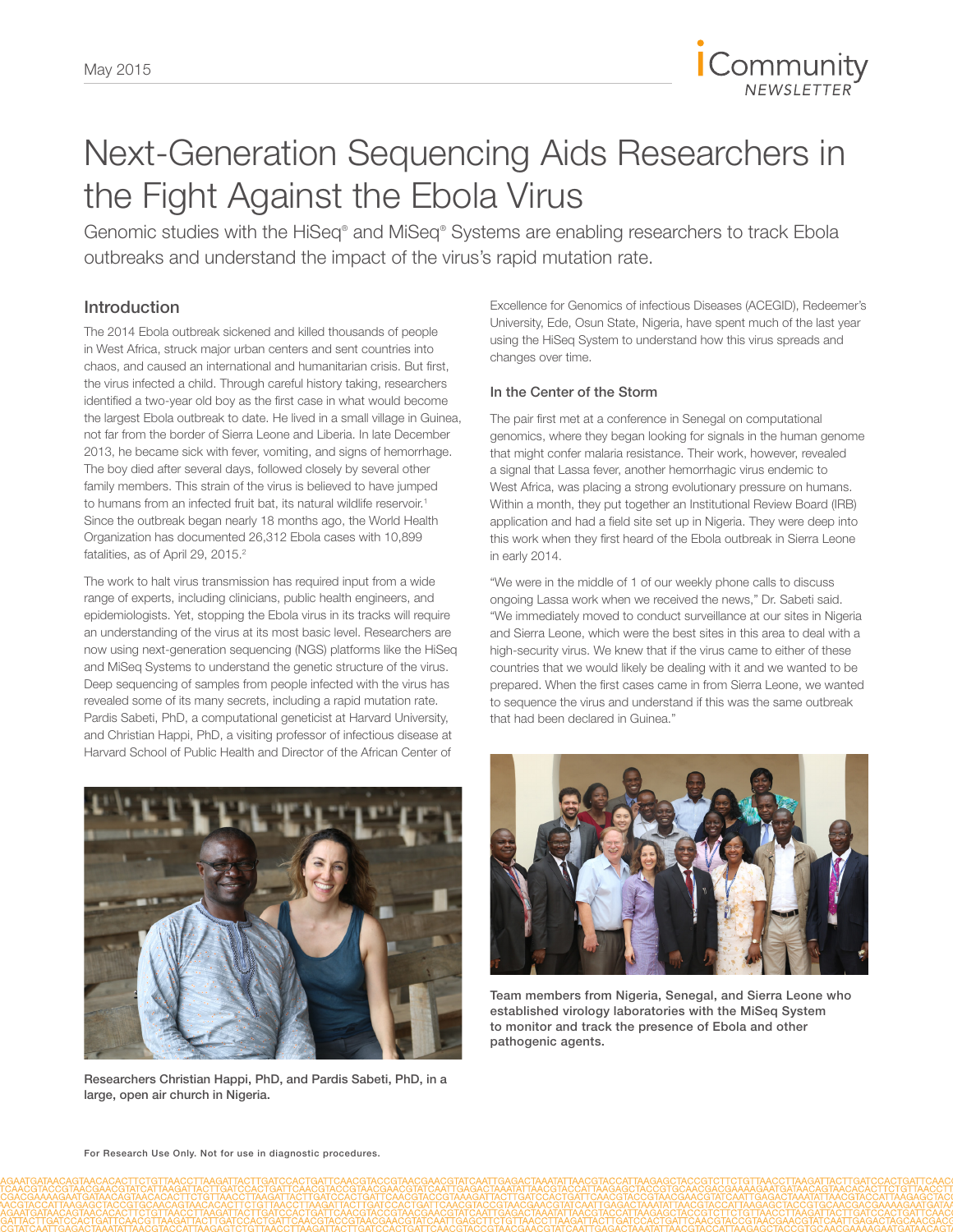Their 7 years of work together on Lassa fever had placed them in a unique position to help. "These 2 diseases share several common features," Dr. Happi said. "When the Ebola outbreak began, we were prepared."

Like Lassa, Ebola is a single-stranded RNA virus. Working with the virus requires a maximum containment laboratory, also known as a BSL-4 lab. Ebola's genetic material is RNA and therefore accumulates mutations very quickly, because there's no way for the viral machinery to proofread sequences after replication. This fast mutation rate lets the virus evolve rapidly and adapt to new situations. It also enables researchers to track the virus over time by using the mutations as a guide.

When Ebola first struck, their lab was equipped with PCR technology, and other equipment that they used for their research. Yet, the scale of the outbreak and the work they wanted to do required genetic sequencing—lots of it. Drs. Sabeti and Happi and their colleagues evaluated several systems and ultimately chose the HiSeq 2500 System and the Nextera® XT Library Prep Kit.

"The HiSeq 2500 was by far the best performing sequencing system, based on its depth of coverage and data quality," Dr. Sabeti said. "We tried about 5 or 6 different ways of preparing libraries and sequencing the virus. We found that the Nextera XT Kit worked exceptionally well and gave us the best reproducibility between technical replicates."

## Tracing the Origins of the Ebola Outbreak

Dr. Sabeti's team worked around the clock to sequence all the samples and their hard work paid off. By late August, the team had traced the origin and transmission of the 2014 West African Ebola virus outbreak in unprecedented detail.<sup>3</sup> They sequenced 99 Ebola virus genomes from 78 patients at approximately 2000× coverage. Their results revealed that Ebola first moved to West Africa from its historic home in Central and East Africa in 2004. There was substantial genetic variation as the virus moved from human to human, and even as it multiplied within the same host. "Rather than 1 consensus viral sequence, we found thousands of different genetic snapshots of the virus as it mutated in an individual," Dr. Sabeti said.

The study also revealed that the virus likely only jumped to humans from its animal reservoir 1 time, but that 1 spillover event created a sustained chain of human-to-human transmission. In October 2014, a separate group of scientists traced the Ebola transmission chain back to the toddler in Guinea<sup>4</sup>

"If we had seen that each of these outbreaks was independent, and that they weren't genetically related and coming from the same evolutionary tree, then we might have thought these were different infections from a natural reservoir and the result of different entries from the environment," Dr. Sabeti said. "However, these outbreaks were closely related in time and the contact tracing supported that. It suggested that this was a single event in a one long viral transmission chain."

These results confirmed the importance of contact tracing to prevent the spread of disease. Because the virus wasn't being continually reintroduced from the environment, epidemiologists knew that if they could stop people from passing the virus to each other, then they could stop the outbreak.

#### Thousand Days – One Truth

The insights into Ebola were not gained without significant cost to the physicians and scientists on the ground during the outbreak. More than 800 health care workers were infected with the virus and 492 have died, including some of the people Drs. Sabeti and Happi worked with. Out of that pain came a song that means a lot to Dr. Sabeti and her research team in West Africa.

Her team included a group of 11 scientists from Nigeria and Senegal, who traveled to Sabeti's lab during the outbreak for training in genomics. Sabeti, a gifted musician and vocalist, enjoyed singing with them.

"The women all have beautiful voices," Dr. Sabeti said. "When they came to visit, we'd gather and sing once a week. Even though we were working hard and I often wasn't sleeping, I promised to keep this date. It was in the midst of 1 of our weekly sessions that the inspiration came. I looked at the faces of these women and the song just wrote itself."



 [Watch the video.](https://www.youtube.com/watch?v=aSs3DEYMggY)

The deep sequencing data provided Drs. Sabeti and Happi with other insights. "With NGS, you get high-resolution data and can see more than just the common variants," Sabeti said. "If we'd had only the common variants, we would have missed a lot and it would have been hard to see who was infecting whom at a high scale. At 1% frequency or lower, you can see all the rare things that are percolating and can begin to understand the transmissions. NGS provided us with the depth of information we needed to understand the human-to-human viral transmission chain."

#### Open Data Allows Deeper Exploration

The reams of sequencing data that Drs. Sabeti and Happi released allowed many other groups to advance our understanding of how the outbreak evolved and informed the development of therapeutics to combat outbreaks in the future. In January 2015, they worked with a team at the U.S. Army Medical Research Institute of Infectious Diseases (USAMRIID) investigating how Ebola's rapid mutation rate could potentially impact the efficacy of currently available treatments.<sup>5</sup> These include sequence-based therapeutics such as small interfering RNAs (siRNAs), phosphorodiamidate morpholino oligomers (PMOs), and antibodies that target genes and proteins within the Ebola virus. For each outbreak, the specific targets of these drugs will need to be modified to make sure that candidate treatments and vaccines are strain-specific.

Sequencing with the HiSeq System also enabled examination of the patient samples for other microbes, and thus new discoveries about factors that might help people survive an Ebola infection. Led by the University of Wisconsin, the team found that individuals carrying the pegivirus GB virus-C, which is known for its ability to modulate the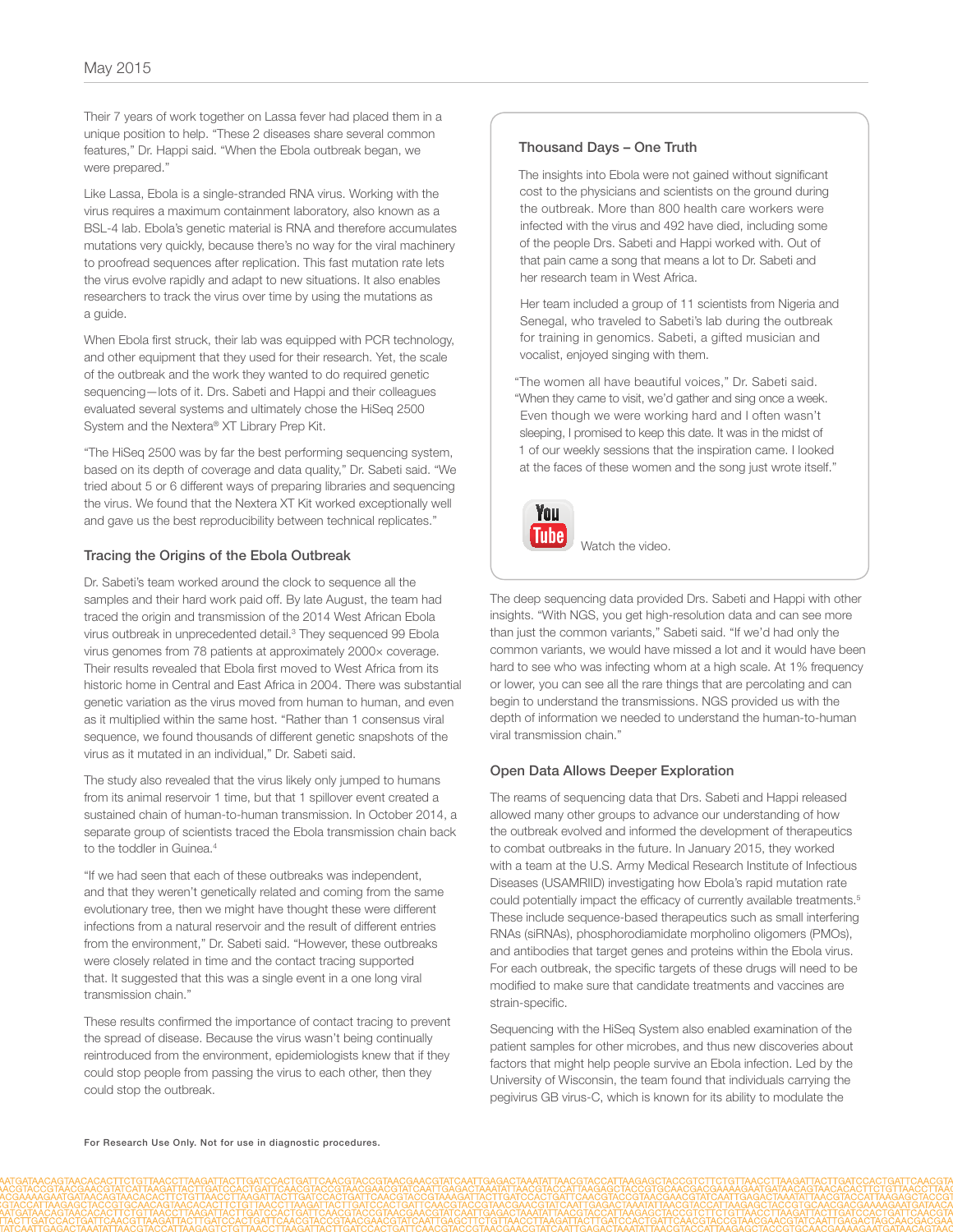immune system, were significantly less likely to die of Ebola than individuals who weren't coinfected with GBV-C.<sup>6</sup> "These are amazing insights you can only find with NGS," Dr. Sabeti said.

#### New Laboratories to Monitor Viral Outbreaks

With financial support from USAID and Illumina, Drs. Sabeti and Happi obtained a MiSeq System in January 2015 as the foundation of Nigeria's first next-generation virology lab. They also obtained a MiSeq system for a laboratory in Senegal, and collaborated with USAMRIID on their work to establish a laboratory with a MiSeq System in Liberia. Illumina will soon provide a MiSeq System for a virology laboratory in Sierra Leone. For them, the MiSeq System is an obvious choice.

"Of all the NGS systems, the MiSeq System is a standout," Dr. Sabeti said. "There is no other NGS system right now that has this kind of capacity to move into the field. It has very high efficiency and you get great reads and rapid turnaround. In some places, we have to consider power efficiency. The MiSeq is a just a beautiful system that works very well."

"Based on our own interaction, the MiSeq System is also very userfriendly," Dr. Happi added.

They are also continuing to use the Nextera XT Library Prep Kits. "We use the Nextera XT kit because it has good efficiency and very good accuracy," Dr. Sabeti said. "We have made a few modifications to the kit, enabling us to remove more of the human material so that we can enrich as much of the viral material as possible."

They hope to use the MiSeq System to gain a better understanding of the whole range of viruses and pathogens that affect people living in West Africa. Currently, the lab is focusing on Ebola sequencing, although they plan to perform sequencing on Lassa fever samples shortly.

"Pardis and I are always moving forward with technology, making sure that we're using the latest core technology to understand disease and health problems in Africa," Dr. Happi said. "By bringing together knowledge, know-how, and technology, we're giving people the ability to start looking inward to solve problems in this region. Now that we have the MiSeq System, I think it's important that we enable African scientists to start using this technology and start answering questions that are important to people in Africa."

"The Nigeria laboratory is a landmark facility," Dr. Sabeti said. "It is developing into a training center, with a graduate program that Christian is in charge of for West African students. There's a strong interest forming in West Africa and beyond in understanding the genomics in infectious disease. Christian is leading that effort here."

#### A Constantly Mutating Foe

The Ebola virus strain responsible for the 2014 outbreak is still mutating. In addition to the 99 strains sequenced early during the outbreak, the team has since cataloged another 150 Ebola genomes and made them available in a public database.7

Even as the outbreak eventually winds down, it won't necessarily be the end for Ebola sequencing. Dr. Sabeti says that scientists need to keep on top of what viral strains are in play and monitor any changes that are occurring. Both researchers believe that NGS will open a new chapter in the never-ending fight against viruses.

- 1. [Mari Saéz A, Weiss S, Nowak K, et al. Investigating the zoonotic origin of](http://www.ncbi.nlm.nih.gov/pubmed/25550396)  [the West African Ebola epidemic.](http://www.ncbi.nlm.nih.gov/pubmed/25550396) *EMBO Mol Med.* 2014; 7(1): 17-23.
- 2. [WHO Ebola Situation Report, April 29, 2015: http://apps.who.int/ebola/](http://apps.who.int/ebola/current-situation/ebola-situation-report-29-april-2015) [current-situation/ebola-situation-report-29-april-2015.](http://apps.who.int/ebola/current-situation/ebola-situation-report-29-april-2015)
- 3. [Gire SK, Goba A, Andersen KG, et al. Genomic surveillance elucidates](http://www.ncbi.nlm.nih.gov/pubmed/25214632)  [Ebola virus origin and transmission during the 2014 outbreak.](http://www.ncbi.nlm.nih.gov/pubmed/25214632) *Science.* [2014; 345 \(6202\): 1369–1372.](http://www.ncbi.nlm.nih.gov/pubmed/25214632)
- 4. [Baize S, Pannetier D, Oestereich L, et al. Emergence of Zaire Ebola Virus](http://www.ncbi.nlm.nih.gov/pubmed/24738640)  Disease in Guinea. *N Engl J Med.* [2014; 371\(15\): 1418–1425.](http://www.ncbi.nlm.nih.gov/pubmed/24738640)
- 5. [Kugelman JR, Sanchez-Lockhart M, Andersen KG, et al. Evaluation of the](http://www.ncbi.nlm.nih.gov/pubmed/25604787)  [Potential Impact of Ebola Virus Genomic Drift on the Efficacy of Sequence-](http://www.ncbi.nlm.nih.gov/pubmed/25604787)[Based Candidate Therapeutics.](http://www.ncbi.nlm.nih.gov/pubmed/25604787) *MBio.* 2015; 6(1): pii: e02227-14.
- 6. [Lauck M, Bailey AL, Andersen KG, et al. GB Virus C coinfections in west](http://www.ncbi.nlm.nih.gov/pubmed/25473056)  African Ebola Patients. *J Virol.* [2015; 89\(4\): 2425–2429.](http://www.ncbi.nlm.nih.gov/pubmed/25473056)
- 7. [NCBI Ebolavirus database: http://www.ncbi.nlm.nih.gov/genomes/](http://www.ncbi.nlm.nih.gov/genomes/VirusVariation/Database/nph-select2.cgi?cmd=database&taxid=186536) [VirusVariation/Database/nph-select2.cgi?cmd=database&taxid=186536](http://www.ncbi.nlm.nih.gov/genomes/VirusVariation/Database/nph-select2.cgi?cmd=database&taxid=186536)

#### Learn more about the Illumina systems and products mentioned in this article, and our partnership with the Broad Institute of MIT and Harvard, and USAID to combat the Ebola epidemic in West Africa:

- [HiSeq System, www.illumina.com/systems/hiseq\\_2500\\_1500.html](http://www.illumina.com/systems/hiseq_2500_1500.html)
- [MiSeq System, www.illumina.com/systems/miseq.html](http://www.illumina.com/systems/miseq.html)
- [Nextera XT DNA Library Prep Kit, www.illumina.com/products/](http://www.illumina.com/products/nextera_xt_dna_library_prep_kit.html) [nextera\\_xt\\_dna\\_library\\_prep\\_kit.html](http://www.illumina.com/products/nextera_xt_dna_library_prep_kit.html)
- [USAID, Broad Institute, and Illumina Form a Public-Private](http://investor.illumina.com/phoenix.zhtml?c=121127&p=irol-newsArticle&ID=1990982)  [Partnership Combating the Ebola Epidemic in West Africa,](http://investor.illumina.com/phoenix.zhtml?c=121127&p=irol-newsArticle&ID=1990982)  [investor.illumina.com/phoenix.zhtml?c=121127&p=irol](http://investor.illumina.com/phoenix.zhtml?c=121127&p=irol-newsArticle&ID=1990982)[newsArticle&ID=1990982](http://investor.illumina.com/phoenix.zhtml?c=121127&p=irol-newsArticle&ID=1990982)

For Research Use Only. Not for use in diagnostic procedures.